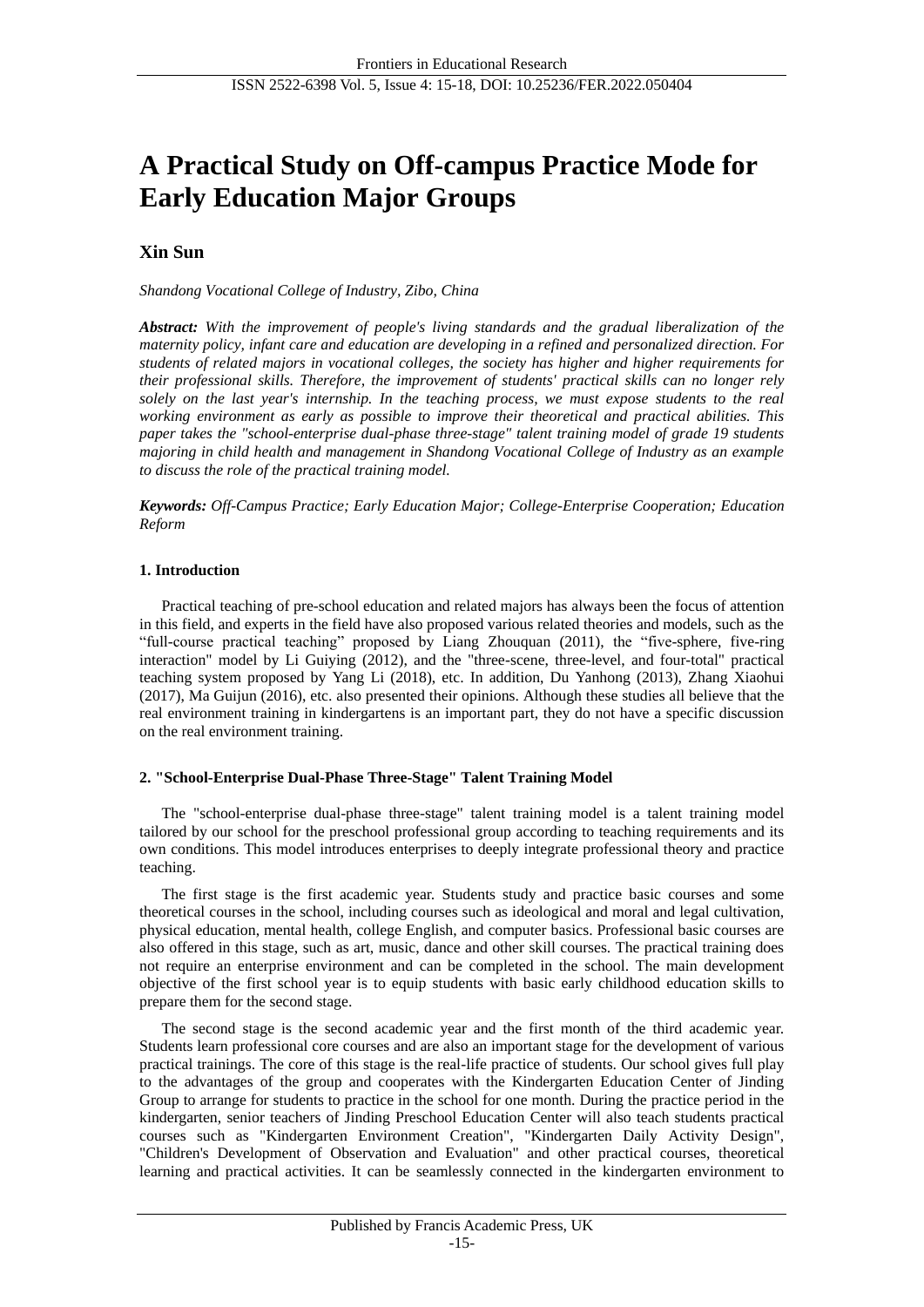## ISSN 2522-6398 Vol. 5, Issue 4: 15-18, DOI: 10.25236/FER.2022.050404

maximize the learning effect. After practical training, students' theoretical course practice will be smoother, more targeted, and more effective. In the later stage of theoretical study, students can choose a professional direction according to their own intentions, such as nursery teachers, practitioners in early education institutions, kindergarten teachers, etc., and strengthen their professional skills to lay a good foundation for future employment.

The third stage is the third academic year, where students do post-job internships. Through the theoretical study and real-world practice in the first two years, students have initially acquired the basic ability to engage in related industries, but they still need to be improved in the internship. During this stage, students can do post-job internships at the training bases recommended by our college or contacted by themselves, and accept work guidance from corporate personnel to lay a solid foundation for employment.

#### **3. The Process of Real-Situation Training**

There are four classes for the 19th grade preschool major in our college, and the internship period for each class is one month. In the first three weeks, the main content is kindergarten practice, and the last week is theoretical teaching. The main teaching subjects of the real-situation training are "Creation of Kindergarten Environment" and "Observation and Evaluation of Early Childhood Development". On the first day of the training, the person in charge of the kindergarten will introduce the basic situation, precautions, basic requirements, etc. to the students, and arrange the items that need to be observed for the students. In practical teaching, students assist in daily kindergarten work under the guidance of teachers, and observe the characteristics of children's behavior, psychology, language, etc. Whether it is able to concentrate, whether the language expression is clear, etc. In the fourth week, kindergarten professional teachers focus on teaching theoretical knowledge. Students learn theoretical knowledge on the basis of practice, and the effect is more obvious.

#### **4. The Effect of Real-Situation Training**

After the real-life training, we evaluated the effect from three aspects: students, schools and enterprises. The improvement of students' ability is the ultimate goal of practical training. Therefore, students' evaluation of the effect of practical training is the most critical. We divide students' evaluations into two categories: subjective and objective, using a variety of methods such as questionnaires, tests, and interviews. The main content of the questionnaire survey is the students' subjective feelings about the training conditions, process and effects. The results show that the students are generally satisfied with the arrangement of the training, and they also think that they have achieved good results. In addition, it also reflects the desire of students to obtain more practical training hours and more practical training projects. The tests are mainly divided into two categories, one is the curriculum examination jointly held by the school and the kindergarten at the end of the training, and the other is the final examination arranged by the school. During the training period, students have achieved good results in two courses, namely, "Creation of Kindergarten Environment" and "Observation and Evaluation of Early Childhood Development". In addition, we selected several students from each class for interviews. The results of the interviews and questionnaires and tests showed a high degree of agreement. Students said that the practical internship arranged by the college played a great role in improving their professional skills. On the one hand, previously learned skills, such as music, dance, art, and English, can be applied in real-situation training; on the other hand, practical training allows students to have a deep exposure to the real working environment, and also enables students to identify their professional skills The deficiencies in the past, clarify the goals of future learning. At the same time, students believe that it is appropriate to extend the training time and increase the theoretical teaching subjects in the practical training. For the subjects of in-school learning and practical training, such as "Children's Nutrition", a corresponding mechanism should also be established, and the teachers of the course should promptly answer the questions encountered by the students during the training process. In a word, from the effect of three aspects, through the practical training, the professional skills of the students have been improved and the expected goals have been achieved.

The school's effect evaluation is mainly carried out by the trainee leading teachers. Teachers report that students have a serious attitude, meticulous work, humility in learning, and good overall condition during the internship. Get along well with corporate teachers and children, reflecting a good personal image and professional quality. The school's teaching and training department also spoke highly of this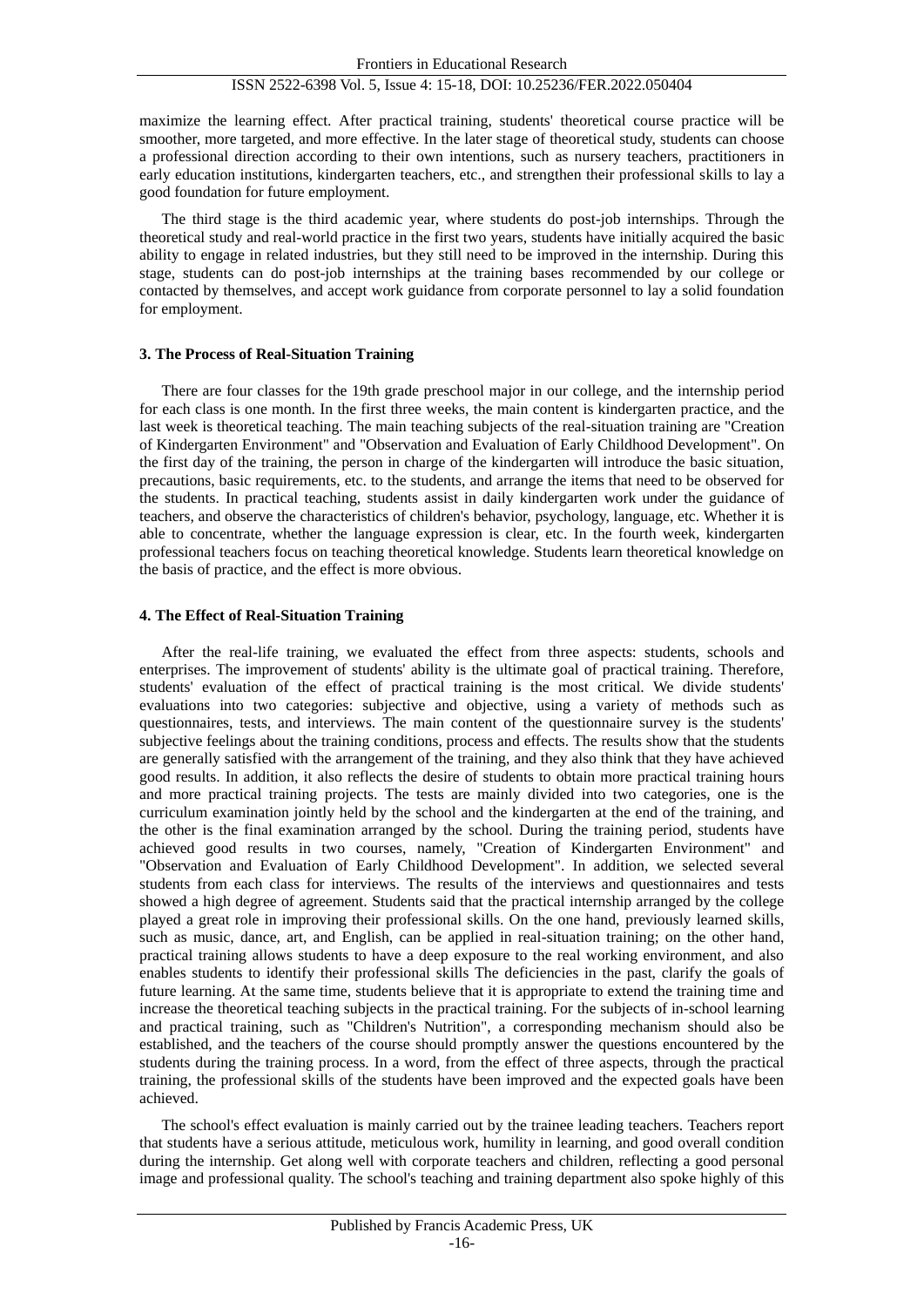#### ISSN 2522-6398 Vol. 5, Issue 4: 15-18, DOI: 10.25236/FER.2022.050404

training model. They said that the school is good at theoretical teaching and has built good training conditions, but the experience of the real working environment is indispensable for students' professional growth, which is also the weak link of the school. The practical training perfectly solves this problem, complements the school's theoretical and practical teaching, and improves the level of professional teaching.

Enterprise instructors and managers also expressed high affirmation to the students who participated in the training. They said that when the students first entered the kindergarten, they were still a little nervous and anxious. After a month of practical training, they showed good literacy and strong learning ability, and their skills improved quickly in practice. At the end of the training, they were already familiar with the kindergarten environment and mastered the basic skills of parenting. They get along well with colleagues and children and demonstrate good communication skills. At the same time, the kindergarten has also put forward relevant suggestions on professional teaching, including curriculum setting, internship arrangement, skill training, etc. We will also seriously consider and revise the talent training plan.

#### **5. Weaknesses and Improvement Measures**

Although this round of real-situation training has achieved good results, we should see its shortcomings and improve them in future teaching.

First, the length and timing of training needs to be further rationalized. The duration of this round of real-life training is one month. Whether this length is reasonable and the impact of extending or shortening it on students, schools and enterprises are issues that need to be carefully considered and demonstrated in the future.

Secondly, the teaching content should have a more unified arrangement. This round of internship is the first time that our school has organized students from the preschool group to conduct practical training. The arrangement of teaching content during the pre-, post- and internship period is still in the exploratory stage, and there is still a lot of room for optimization in the future.

Thirdly, the number and capacity of training groups need to be expanded. In this round of real-world training, there is only one cooperative enterprise in our institute. With the expansion of the enrollment scale and the increase of internship time projects, the expansion of the internship base has become urgent. Increasing the number of internship bases can not only increase the flexibility of internship arrangements, but also expose students to a variety of different environments during their internships.

#### **6. Conclusion**

In the second half of 2020, we conducted an experiment of the real-life training model for preschool professional groups, involving nearly 160 students. The experiment has achieved good results.

First of all, the real-situation training breaks the original theoretical teaching mode on campus, allowing students to use practical observation as the basis for theoretical learning, making the learning process more in line with the "practice-theory-practice" cycle.

Secondly, students, schools and enterprises all affirmed the effect of the actual training. The most important of these is the evaluation of the students. The students all believed that after the one-month practical training, they had a basic understanding of the environment in which they would engage in the industry in the future, mastered and improved relevant professional skills, and understood their theoretical knowledge. The lack of practical ability and practical ability laid the foundation for the next step of study and pointed out the direction.

Finally, we also realized that there are still many things to think about in this live training, including whether the time schedule is optimal, and whether the pre- and post-course courses are reasonable. In the future teaching practice, we will optimize the whole set of talent training programs including real-life training.

#### **Acknowledgement**

This paper is supported by research project of Shandong Vocational College of Industry, entitled A